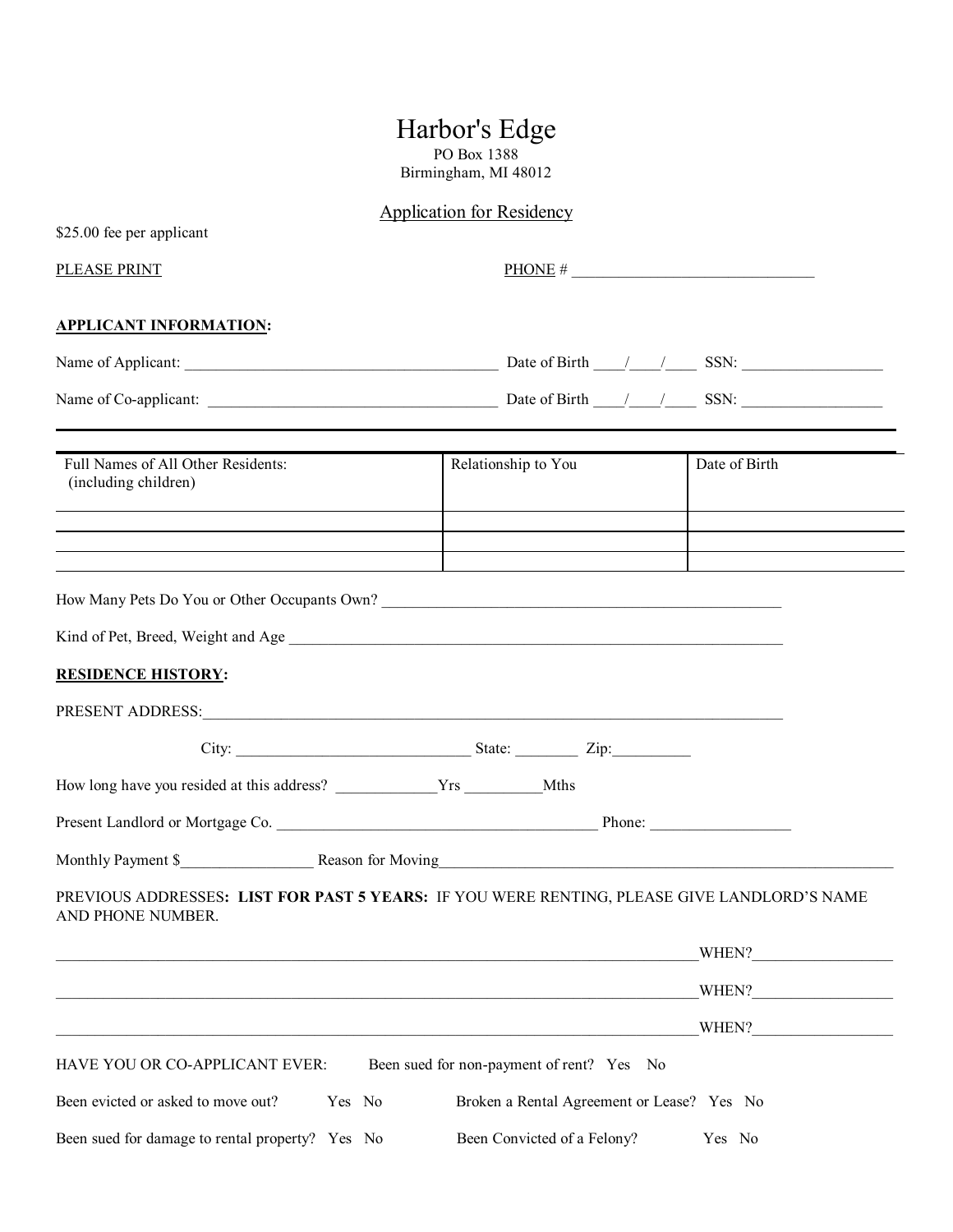### **EMPLOYMENT INFORMATION: (Last 5 years, and also need proof of income, 2-3 check stubs etc.)**

|                                                                                                                                                                                                                                                                                                                                                                                                  |                       |            | Position: Supervisor: Supervisor: Gross Monthly Salary \$ |                       |                                                                       |  |       |
|--------------------------------------------------------------------------------------------------------------------------------------------------------------------------------------------------------------------------------------------------------------------------------------------------------------------------------------------------------------------------------------------------|-----------------------|------------|-----------------------------------------------------------|-----------------------|-----------------------------------------------------------------------|--|-------|
| <b>OTHER INFORMATION:</b>                                                                                                                                                                                                                                                                                                                                                                        |                       |            |                                                           |                       |                                                                       |  |       |
|                                                                                                                                                                                                                                                                                                                                                                                                  |                       |            |                                                           |                       |                                                                       |  |       |
| TOTAL NUMBER OF VEHICLES:                                                                                                                                                                                                                                                                                                                                                                        |                       |            |                                                           |                       |                                                                       |  |       |
|                                                                                                                                                                                                                                                                                                                                                                                                  |                       |            |                                                           |                       |                                                                       |  |       |
|                                                                                                                                                                                                                                                                                                                                                                                                  |                       |            |                                                           |                       |                                                                       |  |       |
|                                                                                                                                                                                                                                                                                                                                                                                                  |                       |            |                                                           |                       |                                                                       |  |       |
|                                                                                                                                                                                                                                                                                                                                                                                                  |                       |            |                                                           |                       |                                                                       |  |       |
|                                                                                                                                                                                                                                                                                                                                                                                                  |                       |            |                                                           |                       |                                                                       |  |       |
| Address: North Phone: North Phone: North Phone: North Phone: North Phone: North Phone: North Phone: North Phone: North Phone: North Phone: North Phone: North Phone: North Phone: North Phone: North Phone: North Phone: North                                                                                                                                                                   |                       |            |                                                           |                       |                                                                       |  |       |
| I hereby make application for a mobile home lot and certify that this information is correct. I/We also agree to abide by the Park<br>Rules now in effect or which may later be posted. I authorize you to contact any references that I have listed. I also authorize<br>you to obtain my consumer credit report from your credit-reporting agency, which will appear as an inquiry on my file. |                       |            |                                                           |                       |                                                                       |  |       |
|                                                                                                                                                                                                                                                                                                                                                                                                  |                       |            |                                                           |                       |                                                                       |  |       |
|                                                                                                                                                                                                                                                                                                                                                                                                  |                       |            |                                                           |                       |                                                                       |  | DATE: |
| IF YOU ARE APPLYING FOR A SPACE FOR YOUR MOBILE HOME, PLEASE FILL IN ALL OF THE FOLLOWING<br><b>QUESTIONS COMPLETELY:</b>                                                                                                                                                                                                                                                                        |                       |            |                                                           |                       |                                                                       |  |       |
| Size: $x$ New: Used:                                                                                                                                                                                                                                                                                                                                                                             |                       |            |                                                           |                       |                                                                       |  |       |
| Does your home have?                                                                                                                                                                                                                                                                                                                                                                             | Add-A-Room<br>Tip-Out | Yes<br>Yes | No.                                                       | No. If yes, what size | If yes, what size $\frac{\ }{ \ }$ x $\frac{\ }{ \ }$<br>$\mathbf{x}$ |  |       |

Deck Yes No. If yes, what size x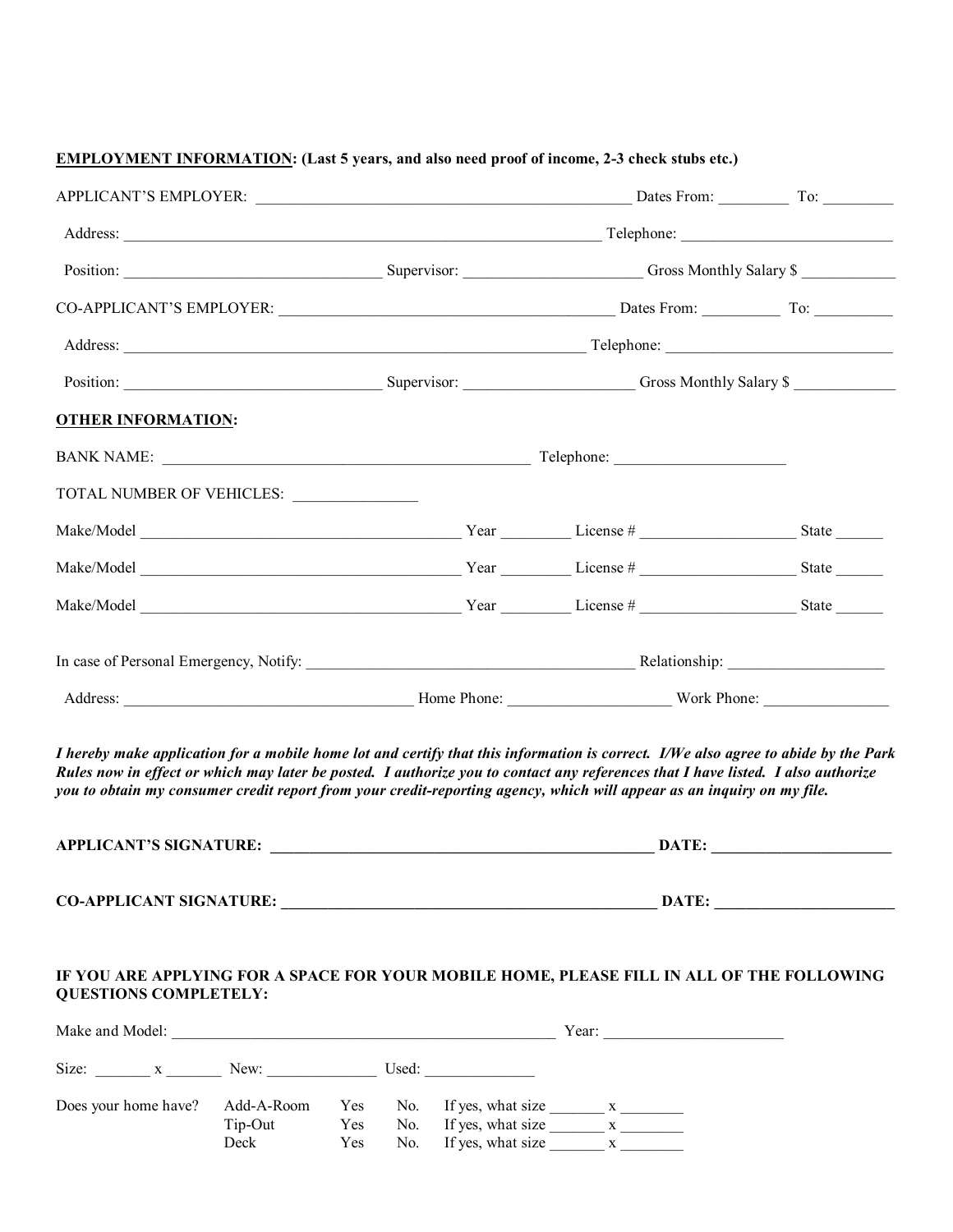| Address where is the home currently located?                                                                            | Phone $#$          |           |
|-------------------------------------------------------------------------------------------------------------------------|--------------------|-----------|
| Lien Holder(s)                                                                                                          |                    | Phone $#$ |
| Account #<br><u> 1980 - John Stein, Amerikaansk politiker (</u>                                                         |                    |           |
| What size electrical service does your home require?                                                                    | 100 AMP<br>200 AMP |           |
| What size frame does your home have? 75 $\frac{1}{2}$ 82 $\frac{1}{2}$ 99 $\frac{1}{2}$ (Circle One) or list other size |                    |           |